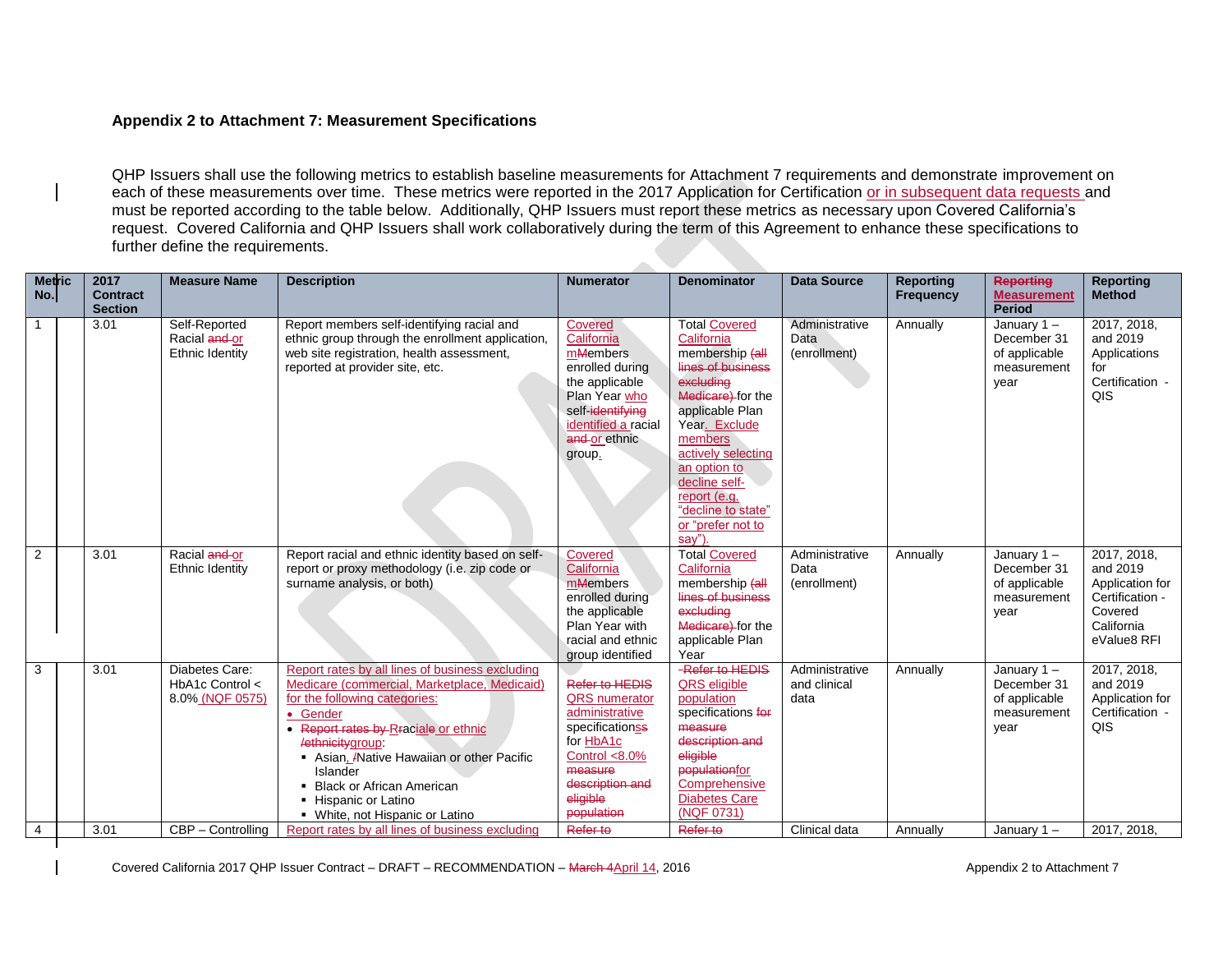| <b>Metric</b><br>No. | 2017<br><b>Contract</b><br><b>Section</b> | <b>Measure Name</b>                                                                            | <b>Description</b>                                                                                                                                                                                                                                                                                                                                                                     | <b>Numerator</b>                                                                                                                                 | <b>Denominator</b>                                                                                                                                            | <b>Data Source</b>                     | <b>Reporting</b><br>Frequency | <b>Reporting</b><br><b>Measurement</b><br><b>Period</b>                                               | <b>Reporting</b><br><b>Method</b>                                           |
|----------------------|-------------------------------------------|------------------------------------------------------------------------------------------------|----------------------------------------------------------------------------------------------------------------------------------------------------------------------------------------------------------------------------------------------------------------------------------------------------------------------------------------------------------------------------------------|--------------------------------------------------------------------------------------------------------------------------------------------------|---------------------------------------------------------------------------------------------------------------------------------------------------------------|----------------------------------------|-------------------------------|-------------------------------------------------------------------------------------------------------|-----------------------------------------------------------------------------|
|                      |                                           | <b>High Blood</b><br>Pressure (NQF<br>0018                                                     | Medicare (commercial, Marketplace, Medicaid)<br>for the following categories:<br>• Gender<br>• Racial or ethnic group:<br>- Report rates by race/ethnicity:<br>Asian, Anative Hawaiian or other Pacific<br>Islander<br>• Black or African American<br>- Hispanic or Latino<br>• White, not Hispanic or Latino                                                                          | <b>HEDISQRS</b><br>numerator<br>specifications for<br>measure<br>description and<br>eligible<br>populationContro<br>Iling High Blood<br>Pressure | <b>HEDISQRS</b><br>eligible<br>population<br>specifications for<br>measure<br>description and<br>eligible<br>populationContro<br>lling High Blood<br>Pressure |                                        |                               | December 31<br>of applicable<br>measurement<br>year                                                   | and 2019<br>Application for<br>Certification -<br>QIS                       |
| 5                    | 3.01                                      | Asthma<br><b>Medication Ratio</b><br>Ages 5-85 (NQF<br>1800)                                   | Report rates by all lines of business excluding<br>Medicare (commercial, Marketplace, Medicaid)<br>for the following categories:<br>• Gender<br>• Racial or ethnic group:<br>- Report rates by race/ethnicity:<br>Asian, A Native Hawaiian or other Pacific<br>Islander<br><b>Black or African American</b><br>$\blacksquare$<br>Hispanic or Latino<br>• White, not Hispanic or Latino | -Refer to HEDIS<br>numerator<br>specifications for<br>measure<br>description and<br>eligible<br>populationAsthm<br>a Medication<br>Ratio         | -Refer to HEDIS<br>eligible<br>population<br>specifications for<br>measure<br>description and<br>eligible<br>populationAsthm<br>a Medication<br>Ratio         | Administrative<br>and clinical<br>data | Annually                      | January $1 -$<br>December 31<br>of applicable<br>measurement<br>year and prior<br>measurement<br>vear | 2017, 2018,<br>and 2019<br>Application for<br>Certification -<br>QIS        |
| 6                    | 3.01                                      | Antidepressant<br><b>Medication</b><br>Management<br>(NQF 0105)                                | Report rates by all lines of business excluding<br>Medicare (commercial, Marketplace, Medicaid)<br>for the following categories:<br>• Gender<br>• Racial or ethnic group:<br>Asian, Native Hawaiian or other Pacific<br><b>Islander</b><br><b>Black or African American</b><br><b>Hispanic or Latino</b><br>×.<br>White, not Hispanic or Latino                                        | <b>QRS</b> numerator<br>specifications for<br>Antidepressant<br><b>Medication</b><br>Management                                                  | <b>QRS</b> eligible<br>population<br>specifications for<br>Antidepressant<br><b>Medication</b><br>Management                                                  | Pharmacy data                          | <b>Annually</b>               | May 1 of prior<br>measurement<br>year - April 30<br>of applicable<br>measurement<br>year              | 2017, 2018,<br>and 2019<br><b>Application for</b><br>Certification -<br>QIS |
| 67                   | 3.01                                      | -Depression<br>Response at<br>Twelve<br>Months-Progress<br>Towards<br>Remission-<br>(NQF 1885) | Report rates by all lines of business excluding<br>Medicare (commercial, Marketplace, Medicaid)<br>for the following categories:<br>· Gender<br>• Racial or ethnic group:<br>- Report rates by race/ethnicity:<br>Asian, Alative Hawaiian or other Pacific<br>Islander<br>• Black or African American<br>- Hispanic or Latino<br>• White, not Hispanic or Latino                       | Refer to MN<br>Community<br>Measurement<br>specifications for<br>measure<br>description and<br>eligible<br>populationnumer<br>ator               | Refer to MN<br>Community<br>Measurement<br>specifications for<br>measure<br>description and<br>eligible<br>populationdenom<br>inator                          | Clinical data                          | Annually                      | January $1 -$<br>December 31<br>of applicable<br>measurement<br>vear                                  | 2017, 2018,<br>and 2019<br>Application for<br>Certification -<br>QIS        |
| 78                   | 3.01                                      | Uncontrolled<br><b>Diabetes</b><br><b>Admission Rate</b><br>$(PQI 14) - NQF #$                 | Combine the following AHRQ PQI measures for<br>the Diabetes Hospitalization Hybrid Measure:<br>• PQI #1 - Diabetes Short-Term                                                                                                                                                                                                                                                          | <b>Combine Refer</b><br>to-AHRQ<br>measure<br>numerator<br>specifications for                                                                    | <b>QRS</b> eligible<br>population<br>specifications for<br>Comprehensive<br><b>Diabetes Care</b>                                                              | Administrative<br>data                 | Annually                      | January $1 -$<br>December 31<br>of applicable<br>measurement<br>year                                  | 2017, 2018,<br>and 2019<br>Application for<br>Certification -<br>QIS        |

Covered California 2017 QHP Issuer Contract – DRAFT – RECOMMENDATION – March 4April 14, 2016 Appendix 2 to Attachment 7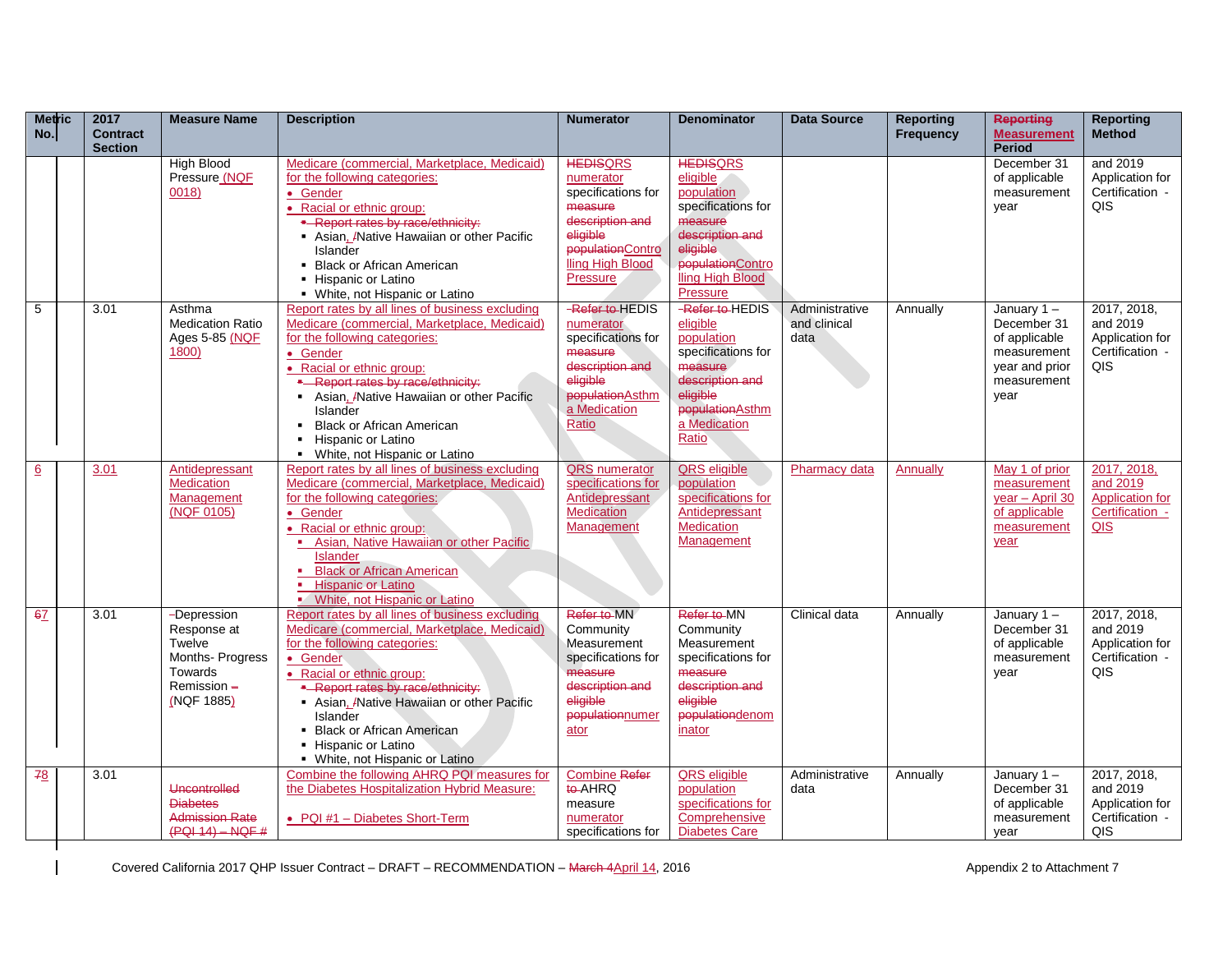| <b>Metric</b><br>No. | 2017<br><b>Contract</b><br><b>Section</b> | <b>Measure Name</b>                                                                                                         | <b>Description</b>                                                                                                                                                                                                                                                                                                                                                                                       | <b>Numerator</b>                                                                                                                                                                                                                   | <b>Denominator</b>                                                                                                                                                                                             | <b>Data Source</b>     | <b>Reporting</b><br><b>Frequency</b> | <b>Reporting</b><br><b>Measurement</b><br><b>Period</b>              | <b>Reporting</b><br><b>Method</b>                                            |
|----------------------|-------------------------------------------|-----------------------------------------------------------------------------------------------------------------------------|----------------------------------------------------------------------------------------------------------------------------------------------------------------------------------------------------------------------------------------------------------------------------------------------------------------------------------------------------------------------------------------------------------|------------------------------------------------------------------------------------------------------------------------------------------------------------------------------------------------------------------------------------|----------------------------------------------------------------------------------------------------------------------------------------------------------------------------------------------------------------|------------------------|--------------------------------------|----------------------------------------------------------------------|------------------------------------------------------------------------------|
|                      |                                           | 0638Diabetes<br>Hospitalization<br><b>Hybrid Measure</b>                                                                    | <b>Complications Admissions Rate</b><br>• PQI #3 - Diabetes Long-Term Complications<br><b>Admissions Rate</b><br>• PQI #14 - Uncontrolled Diabetes Admission<br>Rate<br>• PQI #16 - Lower-Extremity Amputation<br>among Patients with Diabetes Rate<br>Report rates by all lines of business excluding                                                                                                   | numerator<br>description.PQI<br>#1, 3, 14, 16                                                                                                                                                                                      | (NQF 0731)<br>Refer to AHRQ<br>measure<br>specifications for<br>denominator<br>description. Use<br><b>HEDIS eligible</b><br>population<br>definition for<br>diabetes.                                          |                        |                                      |                                                                      |                                                                              |
|                      |                                           |                                                                                                                             | Medicare (commercial, Marketplace, Medicaid)<br>for the following categories:<br>• Gender<br>• Racial or ethnic group:<br>- Apply only to members with diabetes.<br>Report rates by race/ethnicity:<br>Asian, ANative Hawaiian or other Pacific<br><b>Islander</b><br><b>Black or African American</b><br>Hispanic or Latino<br>• White, not Hispanic or Latino                                          |                                                                                                                                                                                                                                    |                                                                                                                                                                                                                |                        |                                      |                                                                      |                                                                              |
| 8                    | 3.01                                      | <b>ED Visit Rate for</b><br><b>Diabetes</b>                                                                                 | Report rates by race/ethnicity:<br>• Asian/Native Hawaiian or other Pacific<br><b>Islander</b><br>• Black or African American<br><b>.</b> Hispanic or Latino<br>• White, not Hispanic or Latino<br>• Unknown                                                                                                                                                                                             | <b>ED</b> visits for any<br>reason excluding<br>trauma among<br>members with<br>diabetes (use<br><b>HEDIS eligible</b><br>population<br>definition for<br>diabetes)                                                                | <b>Members with</b><br>diabetes (use<br><b>HEDIS eligible</b><br>population<br>definition for<br>diabetes)                                                                                                     | Administrative<br>data | Annually                             | January 1-<br>December 31<br>of applicable<br>measurement<br>vear    | 2017, 2018,<br>and 2019<br><b>Application for</b><br>Certification -<br>QIS. |
| 99                   | 3.01                                      | <b>Hospital</b><br>Admission Rate<br>for<br>HypertensionHyp<br>ertension<br><b>Hospitalization</b><br><b>Hybrid Measure</b> | Combine the following AHRQ PQI measures for<br>the Hypertension Hospitalization Hybrid<br>Measure:<br>• PQI #7 - Hypertension Admission Rate<br>· PQI #8 - Heart Failure Admission Rate<br>• PQI #13 - Angina Without Procedure<br><b>Admission Rate</b><br>Report rates by all lines of business excluding<br>Medicare (commercial, Marketplace, Medicaid)<br>for the following categories:<br>• Gender | <b>Combine AHRQ</b><br>measure<br>numerator<br>specifications for<br>PQI #7, 8,<br>13Hospital<br>admissions for<br>anv<br>cardiovascular<br>diagnosis (heart<br>failure, CAD,<br>stroke) <sup>4</sup> or renal<br>failure comorbid | <b>QRS</b> eligible<br>population<br>specifications for<br><b>Controlling High</b><br><b>Blood</b><br>PressureMember<br>s identified as<br>hypertensive<br>(use HEDIS<br>eligible<br>population<br>definition) | Administrative<br>data | Annually                             | January $1 -$<br>December 31<br>of applicable<br>measurement<br>year | 2017, 2018,<br>and 2019<br>Application for<br>Certification -<br><b>QIS</b>  |

<sup>&</sup>lt;sup>1</sup>-List of applicable ICD-10 codes forthcoming for future stakeholder review and comment

 $\overline{a}$ 

Covered California 2017 QHP Issuer Contract – DRAFT – RECOMMENDATION – March 4April 14, 2016 Appendix 2 to Attachment 7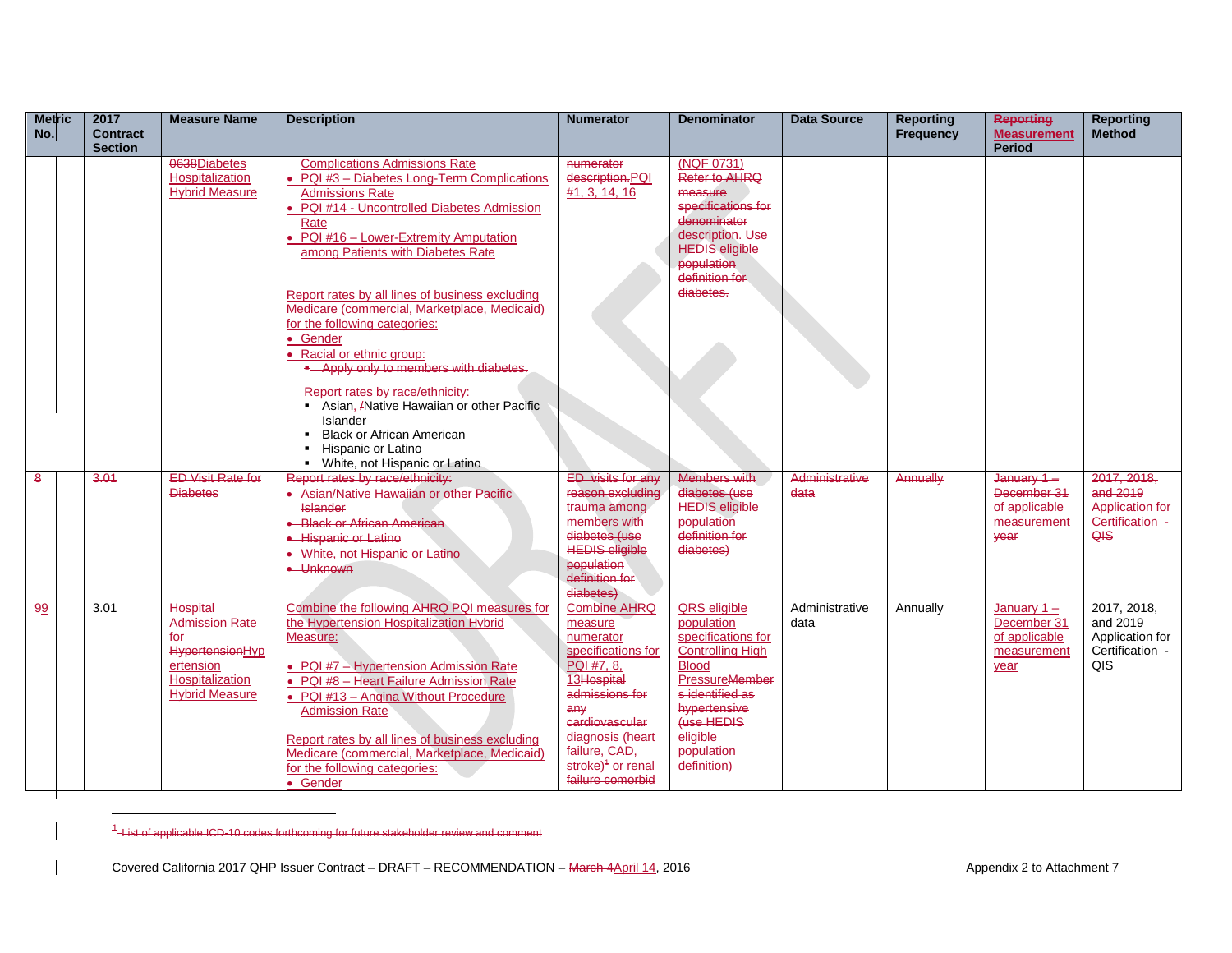| <b>Metric</b><br>No. | 2017<br><b>Contract</b><br><b>Section</b> | <b>Measure Name</b>                                                                                                                        | <b>Description</b>                                                                                                                                                                                                                                                                                                                                                                                                                                                                                                                                                                                                                                                                           | <b>Numerator</b>                                                                                                                                                                                         | <b>Denominator</b>                                                                                                                                                                                                                                                                                            | <b>Data Source</b>      | <b>Reporting</b><br><b>Frequency</b> | <b>Reporting</b><br><b>Measurement</b><br><b>Period</b>              | <b>Reporting</b><br><b>Method</b>                                           |
|----------------------|-------------------------------------------|--------------------------------------------------------------------------------------------------------------------------------------------|----------------------------------------------------------------------------------------------------------------------------------------------------------------------------------------------------------------------------------------------------------------------------------------------------------------------------------------------------------------------------------------------------------------------------------------------------------------------------------------------------------------------------------------------------------------------------------------------------------------------------------------------------------------------------------------------|----------------------------------------------------------------------------------------------------------------------------------------------------------------------------------------------------------|---------------------------------------------------------------------------------------------------------------------------------------------------------------------------------------------------------------------------------------------------------------------------------------------------------------|-------------------------|--------------------------------------|----------------------------------------------------------------------|-----------------------------------------------------------------------------|
|                      |                                           |                                                                                                                                            | • Racial or ethnic group:<br>- Report rates by race/ethnicity:<br>Asian, /Native Hawaiian or other Pacific<br>Islander<br><b>Black or African American</b><br>Hispanic or Latino<br>• White, not Hispanic or Latino                                                                                                                                                                                                                                                                                                                                                                                                                                                                          | or due to<br>hypertension                                                                                                                                                                                |                                                                                                                                                                                                                                                                                                               |                         |                                      |                                                                      |                                                                             |
| 40                   | 3.01                                      | <b>ED Visit Rate for</b><br><b>Hypertension</b>                                                                                            | Apply only to members with hypertension.<br>Report rates by race/ethnicity:<br>• Asian/Native Hawaiian or other Pacific<br>Islander<br>• Black or African American<br>• Hispanic or Latino<br>• White, not Hispanic or Latino<br>• Unknown                                                                                                                                                                                                                                                                                                                                                                                                                                                   | <b>ED admissions</b><br>for any<br>cardiovascular<br>diagnosis (heart<br>failure, CAD,<br>stroke) $2$ or renal<br>failure comorbid<br>or due to<br>hypertension                                          | <b>Members</b><br>identified as<br>hypertensive<br>(use HEDIS<br>eligible<br>population<br>definition)                                                                                                                                                                                                        | Administrative<br>data  | Annually                             | $January 1 -$<br>December 31<br>of applicable<br>measurement<br>vear | 2017, 2018,<br>and 2019<br><b>Application for</b><br>Certification -<br>QIS |
| 4410                 | 3.01                                      | Asthma in<br><b>Younger Adults</b><br><b>Admission Rate</b><br>$(PQI 15) - NQF#$<br>0283Asthma<br>Hospitalization<br><b>Hybrid Measure</b> | Combine the following AHRQ PQI measures for<br>the Hypertension Hospitalization Hybrid<br>Measure:<br>. PQI #5 COPD or Asthma in Older Adults<br><b>Admission Rate</b><br>· PQI #11: Bacterial Pneumonia Admission<br>Rate<br>• PQI 15 Asthma in Younger Adults Admission<br>Rate<br>Report rates by all lines of business excluding<br>Medicare (commercial, Marketplace, Medicaid)<br>for the following categories:<br>• Gender<br>Racial or ethnic group:<br>- Apply only to members with asthma.<br>• Report rates by race/ethnicity:<br>Asian, ANative Hawaiian or other Pacific<br>Islander<br><b>Black or African American</b><br>Hispanic or Latino<br>White, not Hispanic or Latino | <b>Combine AHRQ</b><br>measure<br>numerator<br>specifications for<br>PQI #5, 11, 15.<br>Exclude COPD<br>codes from PQI<br>#5.Refer to<br>AHRQ measure<br>specifications for<br>numerator<br>description. | <b>HEDIS</b> eligible<br>population<br>specifications for<br>Asthma<br><b>Medication</b><br>Ratio. Use age<br>range of 18<br>years and<br>older. Refer to<br><b>AHRQ</b> measure<br>specifications for<br>denominator<br>description. Use<br><b>HEDIS eligible</b><br>population<br>definition for<br>asthma. | -Administrative<br>data | Annually                             | January 1-<br>December 31<br>of applicable<br>measurement<br>year    | 2017, 2018,<br>and 2019<br>Application for<br>Certification -<br>QIS        |
| 42                   | 3.01                                      | Asthma<br><b>Admission Rate</b><br>$(PDI 14) - NQF #$<br>0728                                                                              | Apply only to members with asthma.<br>Report rates by race/ethnicity:<br>• Asian/Native Hawaiian or other Pacific<br><b>Islander</b>                                                                                                                                                                                                                                                                                                                                                                                                                                                                                                                                                         | -Refer to AHRQ<br>measure<br>specifications for<br>numerator<br>description.                                                                                                                             | -Refer to AHRQ<br>measure<br>specifications for<br>denominator<br>description. Use                                                                                                                                                                                                                            | Administrative<br>data  | Annually                             | January 1-<br>December 31<br>of applicable<br>measurement<br>vear    | 2017, 2018.<br>and 2019<br><b>Application for</b><br>Certification -<br>QIS |

<sup>2</sup>-List of applicable ICD-10 codes forthcoming for future stakeholder review and comment

 $\overline{a}$ 

 $\overline{\phantom{a}}$ 

Covered California 2017 QHP Issuer Contract – DRAFT – RECOMMENDATION – March 4April 14, 2016 Appendix 2 to Attachment 7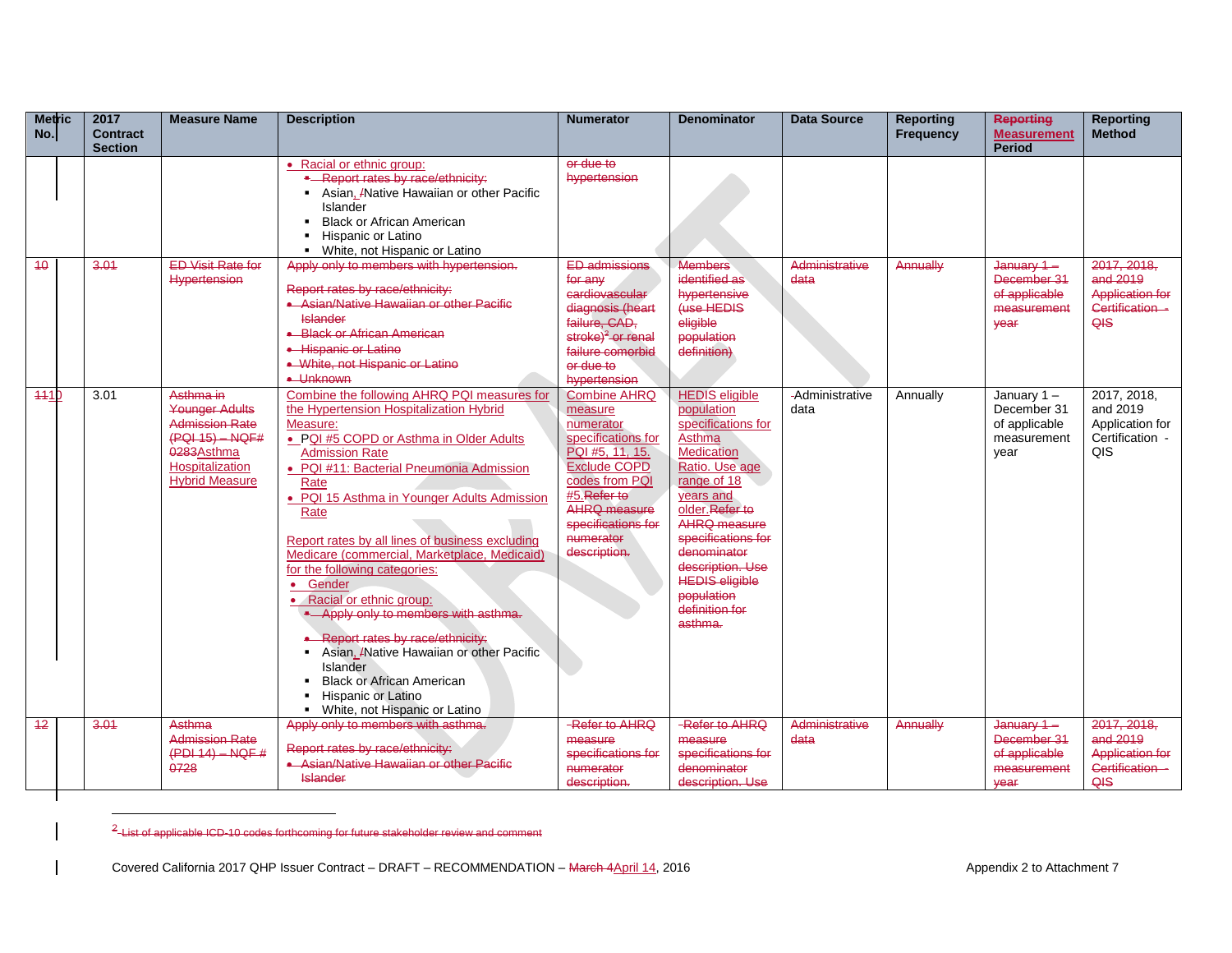| <b>Metric</b><br>No. | 2017<br><b>Contract</b> | <b>Measure Name</b>                                              | <b>Description</b>                                                                                                                                                                                                                        | <b>Numerator</b>                                                                                                                                               | <b>Denominator</b>                                                                                                                   | <b>Data Source</b>                | <b>Reporting</b><br><b>Frequency</b> | <b>Reporting</b><br><b>Measurement</b>                                                                                           | <b>Reporting</b><br>Method                                                                                  |
|----------------------|-------------------------|------------------------------------------------------------------|-------------------------------------------------------------------------------------------------------------------------------------------------------------------------------------------------------------------------------------------|----------------------------------------------------------------------------------------------------------------------------------------------------------------|--------------------------------------------------------------------------------------------------------------------------------------|-----------------------------------|--------------------------------------|----------------------------------------------------------------------------------------------------------------------------------|-------------------------------------------------------------------------------------------------------------|
|                      | <b>Section</b>          |                                                                  |                                                                                                                                                                                                                                           |                                                                                                                                                                |                                                                                                                                      |                                   |                                      | <b>Period</b>                                                                                                                    |                                                                                                             |
| 43                   | 3.01                    | <b>Bacterial</b>                                                 | • Black or African American<br><b>+ Hispanic or Latino</b><br>• White, not Hispanic or Latino<br>• Unknown<br>Apply only to members with asthma.                                                                                          | Refer to AHRQ                                                                                                                                                  | <b>HEDIS eligible</b><br>population<br>definition for<br>asthma.<br>Refer to AHRO                                                    | Administrative                    | Annually                             | January 1-                                                                                                                       | 2017, 2018,                                                                                                 |
|                      |                         | Pneumonia<br><b>Admission Rate</b><br>$(PQI 11) - NQF #$<br>0279 | Report rates by race/ethnicity:<br>• Asian/Native Hawaiian or other Pacific<br><b>Islander</b><br>• Black or African American<br>· Hispanic or Latino<br>• White, not Hispanic or Latino<br>• Unknown                                     | measure<br>specifications for<br>numerator<br>description.                                                                                                     | measure<br>specifications for<br>denominator<br>description. Use<br><b>HEDIS eligible</b><br>population<br>definition for<br>asthma. | data                              |                                      | December 31<br>of applicable<br>measurement<br>vear                                                                              | and 2019<br><b>Application for</b><br>Certification -<br>QIS                                                |
| 14                   | 3.01                    | <b>ED Visit Rate for</b><br>Asthma                               | Report rates by race/ethnicity:<br>• Asian/Native Hawaiian or other Pacific<br><b>Islander</b><br>• Black or African American<br>• Hispanic or Latino<br>• White, not Hispanic or Latino<br>• Unknown                                     | <b>ED admissions</b><br>for pulmonary<br>diagnoses<br>among members<br>with asthma (use<br><b>HEDIS eligible</b><br>population for<br>asthma)                  | <b>Members with</b><br>asthma (use<br><b>HEDIS eligible</b><br>population for<br>asthma).                                            | Administrative<br>data            | Annually                             | $January 1 -$<br>December 31<br>of applicable<br>measurement<br>vear                                                             | 2017, 2018.<br>and 2019<br><b>Application for</b><br>Certification -<br>QIS                                 |
| 45                   | 3.01                    | <b>ED Visit Rate for</b><br><b>Depression</b>                    | Report rates by race/ethnicity:<br>• Asian/Native Hawaiian or other Pacific<br><b>Islander</b><br>• Black or African American<br>· Hispanic or LatinoWhite, not Hispanic or<br>Latino<br>• Unknown                                        | <b>ED admissions</b><br>among members<br>with depression<br>(use HEDIS<br>eligible<br>population for<br>members with a<br>diagnosis of<br>major<br>depression) | Members with a<br>diagnosis of<br>major depression<br>(use HEDIS<br>eligible<br>population)                                          | Administrative<br>data            | Annually                             | January 1-<br>December 31<br>of applicable<br>measurement<br>vear                                                                | 2017, 2018,<br>and 2019<br><b>Application for</b><br>Certification -<br>QIS                                 |
| 116                  | 4.01                    | <b>Primary Care</b><br>Physician<br>Selection                    | Report members by product in the health plan's<br>Covered California business with a personal<br>care physician (PCP)                                                                                                                     | Number of<br>Covered<br>California<br>members<br>enrolled during<br>the applicable<br>Plan Year who<br>have selected or<br>were assigned to<br>a PCP           | <b>Total Covered</b><br>California<br>membership<br>enrolled during<br>the applicable<br>Plan Year                                   | Administrative<br>data            | Quarterly                            | January $1 -$<br>December 31<br>(quarterly<br>reporting<br>periods to be<br>defined upon<br>request by<br>Covered<br>California) | 2017, 2018,<br>and 2019<br>Application for<br>Certification -<br>QIS / quarterly<br>reports as<br>requested |
| 127                  | 4.02                    | <b>Primary Care</b><br>Payment<br><b>Strategies</b>              | Report the number and percentage of<br>California members attributed to providers for<br>whom a payment strategy is deployed to adopt<br>accessible, data-driven, team-based care with<br>accountability for improving triple aim metrics | Number of<br>California<br>members<br>enrolled during<br>the applicable<br>Plan Year                                                                           | <b>Total California</b><br>membership<br>enrolled during<br>the applicable<br>Plan Year                                              | Administrative/<br>financial data | Annually                             | January $1 -$<br>December 31<br>of applicable<br>measurement<br>year                                                             | 2018 and<br>2019<br>Application for<br>Certification -<br><b>QIS</b>                                        |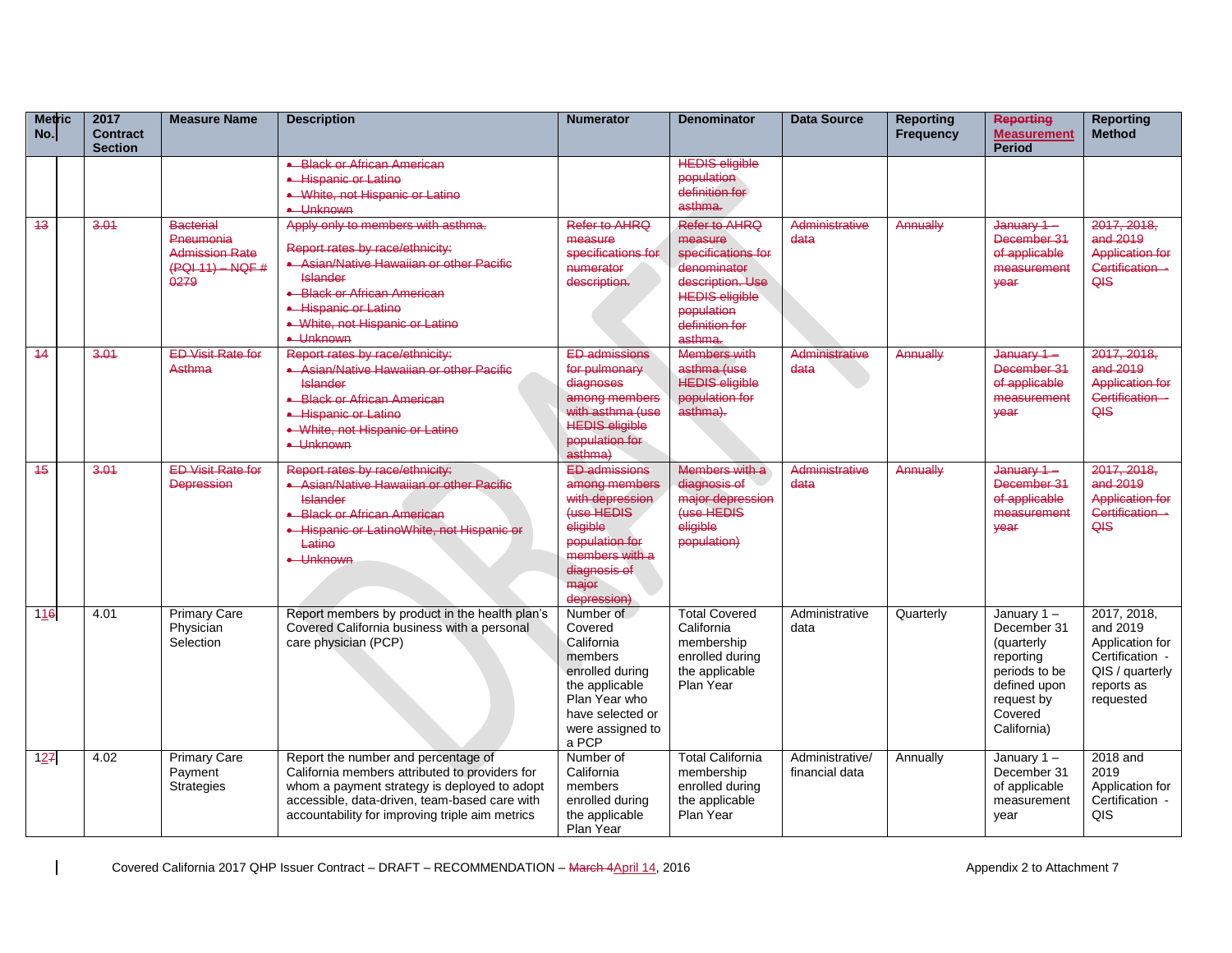| <b>Metric</b><br>No. | 2017<br><b>Contract</b><br><b>Section</b> | <b>Measure Name</b>                                | <b>Description</b>                                                                                                                                                                                                                                | <b>Numerator</b>                                                                                                                                                    | <b>Denominator</b>                                                                                 | <b>Data Source</b>                                            | <b>Reporting</b><br><b>Frequency</b> | <b>Reporting</b><br><b>Measurement</b><br>Period                     | <b>Reporting</b><br>Method                                           |
|----------------------|-------------------------------------------|----------------------------------------------------|---------------------------------------------------------------------------------------------------------------------------------------------------------------------------------------------------------------------------------------------------|---------------------------------------------------------------------------------------------------------------------------------------------------------------------|----------------------------------------------------------------------------------------------------|---------------------------------------------------------------|--------------------------------------|----------------------------------------------------------------------|----------------------------------------------------------------------|
|                      |                                           |                                                    |                                                                                                                                                                                                                                                   | attributed to a<br>provider with a<br>payment reform<br>strategy                                                                                                    |                                                                                                    |                                                               |                                      |                                                                      |                                                                      |
| 138                  | 4.02                                      | <b>Primary Care</b><br>Payment<br>Strategies       | Report the number and percentage of Covered<br>California members attributed to providers for<br>whom a payment strategy is deployed to adopt<br>accessible, data-driven, team-based care with<br>accountability for improving triple aim metrics | Number of<br>Covered<br>California<br>members<br>enrolled during<br>the applicable<br>Plan Year<br>attributed to a<br>provider with a<br>payment reform<br>strategy | <b>Total Covered</b><br>California<br>membership<br>enrolled during<br>the applicable<br>Plan Year | Administrative/<br>financial data                             | Annually                             | January $1 -$<br>December 31<br>of applicable<br>measurement<br>year | 2018 and<br>2019<br>Application for<br>Certification -<br>QIS        |
| 149                  | 4.03                                      | Membership<br>Attributed to IHMs                   | Report the number and percentage of<br>California members in each product who are<br>managed under an IHM                                                                                                                                         | Number of<br>California<br>members<br>enrolled during<br>the applicable<br>Plan Year<br>managed under<br>an IHM                                                     | <b>Total California</b><br>membership<br>enrolled during<br>the applicable<br>Plan Year            | Administrative/<br>financial data                             | Annually                             | January 1-<br>December 31<br>of applicable<br>measurement<br>year    | 2017, 2018,<br>and 2019<br>Application for<br>Certification -<br>QIS |
| 1520                 | 4.03                                      | Membership<br><b>Attributed to IHMs</b>            | Report the number and percentage of Covered<br>California members in each product who are<br>managed under an IHM                                                                                                                                 | Number of<br>Covered<br>California<br>members<br>enrolled during<br>the applicable<br>Plan Year<br>managed under<br>an IHM                                          | <b>Total Covered</b><br>California<br>membership<br>enrolled during<br>the applicable<br>Plan Year | Administrative/<br>financial data                             | Annually                             | January $1 -$<br>December 31<br>of applicable<br>measurement<br>year | 2017, 2018,<br>and 2019<br>Application for<br>Certification -<br>QIS |
| 2416                 | 5.03                                      | Hospitals<br>reporting to<br><b>CMQCC</b>          | Report hospital participation in CMQCC                                                                                                                                                                                                            | Number of<br>network<br>hospitals<br>reporting to<br>CMQCC                                                                                                          | Total number of<br>hospitals<br>providing<br>maternity<br>services in<br>network                   | <b>Network</b><br>data/CMQCC<br>participant list              | Annually                             | January $1 -$<br>December 31<br>of applicable<br>measurement<br>year | 2017, 2018,<br>and 2019<br>Application for<br>Certification -<br>QIS |
| 2217                 | 5.03                                      | Hospitals meeting<br>CalSIM goal for<br>C-sections | Report hospital network performance for<br>meeting CalSIM NTSV C-Section goal                                                                                                                                                                     | Number of<br>hospitals<br>meeting CalSIM<br>goal of NTSV C-<br>Section rate at or<br>below 23.9<br>percent                                                          | Total number of<br>hospitals<br>providing<br>maternity<br>services in<br>network                   | <b>Network</b><br>data/clinical<br>data submitted<br>to CMQCC | Annually                             | January $1 -$<br>December 31<br>of applicable<br>measurement<br>year | 2017, 2018,<br>and 2019<br>Application for<br>Certification -<br>QIS |
| 2318                 | 5.03                                      | NTSV C-Section<br>rate for each                    | For the plan's network of hospitals providing<br>maternity services, report each hospital name,                                                                                                                                                   | Total number of<br>NTSV C-Section                                                                                                                                   | Total number of<br>NTSV deliveries                                                                 | <b>Network</b><br>data/clinical                               | Annually                             | January $1 -$<br>December 31                                         | 2017, 2018,<br>and 2019                                              |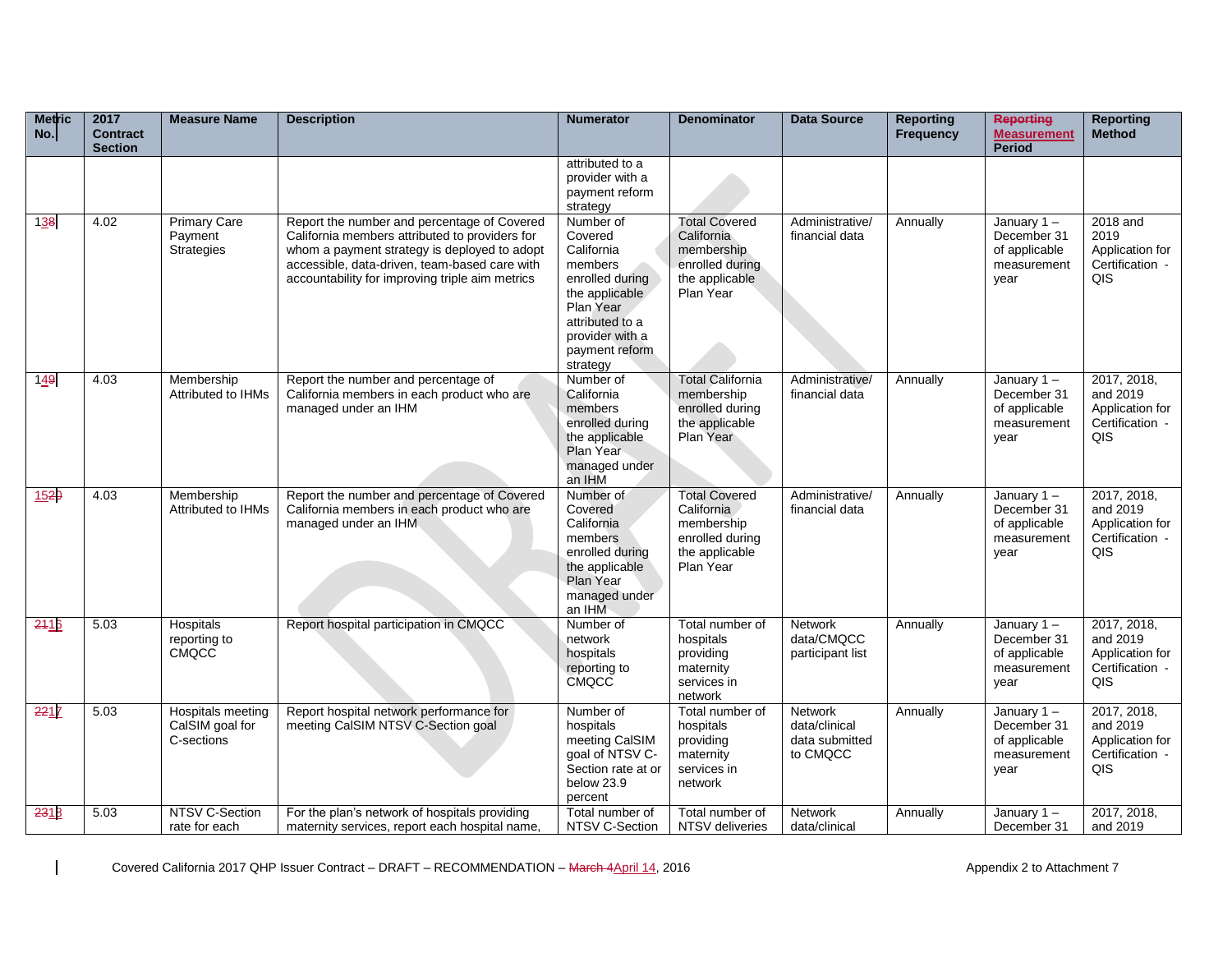| <b>Metric</b><br>No. | 2017<br><b>Contract</b><br><b>Section</b> | <b>Measure Name</b>                                                            | <b>Description</b>                                                                                                                                                                                                                                                                                                                                              | <b>Numerator</b>                                                                                   | <b>Denominator</b>                                                                                                             | <b>Data Source</b>                                                                                                                                       | <b>Reporting</b><br><b>Frequency</b> | <b>Reporting</b><br><b>Measurement</b><br><b>Period</b>                                               | <b>Reporting</b><br><b>Method</b>                                    |
|----------------------|-------------------------------------------|--------------------------------------------------------------------------------|-----------------------------------------------------------------------------------------------------------------------------------------------------------------------------------------------------------------------------------------------------------------------------------------------------------------------------------------------------------------|----------------------------------------------------------------------------------------------------|--------------------------------------------------------------------------------------------------------------------------------|----------------------------------------------------------------------------------------------------------------------------------------------------------|--------------------------------------|-------------------------------------------------------------------------------------------------------|----------------------------------------------------------------------|
|                      |                                           | network hospital                                                               | location, product network (HMO, PPO, EPO),<br>and NTSV C-Section rate                                                                                                                                                                                                                                                                                           | deliveries                                                                                         |                                                                                                                                | data submitted<br>to CMQCC                                                                                                                               |                                      | of applicable<br>measurement<br>vear                                                                  | Application for<br>Certification -<br>QIS                            |
| 2419                 | 5.01                                      | Payment<br>strategies for<br>maternity<br>services                             | Report number of hospitals paid under each<br>type of payment strategy for maternity services<br>and the denominator (total number of network<br>hospitals)                                                                                                                                                                                                     | Number of<br>hospitals paid<br>under payment<br>strategy or each<br>payment<br>strategy            | Total number of<br>network<br>hospitals<br>providing<br>maternity<br>services                                                  | <b>Network</b><br>data/financial<br>data                                                                                                                 | Annually                             | January 1-<br>December 31<br>of applicable<br>measurement<br>vear                                     | 2017, 2018,<br>and 2019<br>Application for<br>Certification -<br>QIS |
| 2520                 | 5.02                                      | Opioid Adverse<br>Events (Patients<br>Treated with<br>Naloxone)                | Report rate for each network hospital:<br>Opioid-related ADE caused by medical error<br>and/or adverse drug reactions<br>Rate Calculation: (Numerator / Denominator) x<br>100<br>Target-setting approach: six months historical<br>data for baseline; 25th percentile figure from<br>PfP Campaign (e.g., based on AHA/HRET<br>Hospital Engagement Network data) | Number of<br>inpatients<br>treated with an<br>opioid who<br>received<br>naloxone                   | Number of<br>inpatients who<br>received an<br>opioid (top 5-10<br>prescribed)                                                  | Clinical data<br>(medical record<br>review, incident<br>reporting<br>systems,<br>pharmacy<br>reporting<br>system)<br>reported to<br>CMS; HQI<br>proposed | Annually                             | January $1 -$<br>December 31<br>of applicable<br>measurement<br>year                                  | 2017, 2018,<br>and 2019<br>Application for<br>Certification -<br>QIS |
| 2621                 | 5.02                                      | CAUTI Rate for<br>small-<br>denominator<br>hospitals                           | Report rate for each network hospitals below<br>TBD denominator threshold<br>CAUTI Rate - All Tracked Units - to evaluate<br>improvement<br>Rate Calculation: (Numerator / Denominator) x<br>1.000<br>Target-Setting Approach: Twelve months<br>historical data for baseline                                                                                    | Number of<br>inpatient<br>healthcare-<br>associated<br>CAUTIs for all<br>tracked units             | Number of<br>inpatient<br>indwelling<br>urinary catheter<br>days for all<br>tracked units                                      | National<br>Healthcare<br>Safety Network<br>(NHSN) or<br>Partnership for<br>Patients data<br>reported to<br><b>CMS</b>                                   | Annually                             | January $1 -$<br>December 31<br>of applicable<br>measurement<br>year and prior<br>measurement<br>year | 2017, 2018,<br>and 2019<br>Application for<br>Certification -<br>QIS |
| 2722                 | 5.02                                      | CAUTI SIR for all<br>hospitals<br>excluding small-<br>denominator<br>hospitals | Report rate SIR for each network hospital<br>excluding small-denominator hospitals:<br>CAUTI Standardized Infection Ration (SIR) -<br>All Tracked Units - Relative performance<br>Rate Calculation: Numerator / Denominator<br>Target-Setting Approach: Twelve months<br>historical data for baseline                                                           | Number of<br>observed<br>inpatient<br>healthcare-<br>associated<br>CAUTIs for all<br>tracked units | Number of<br>predicted<br>inpatient<br>healthcare-<br>associated<br>CAUTIs for all<br>tracked units<br>(determined by<br>NHSN) | NHSN or<br>Partnership for<br>Patients data<br>reported to<br><b>CMS</b>                                                                                 | Annually                             | January 1-<br>December 31<br>of applicable<br>measurement<br>year                                     | 2017, 2018,<br>and 2019<br>Application for<br>Certification -<br>QIS |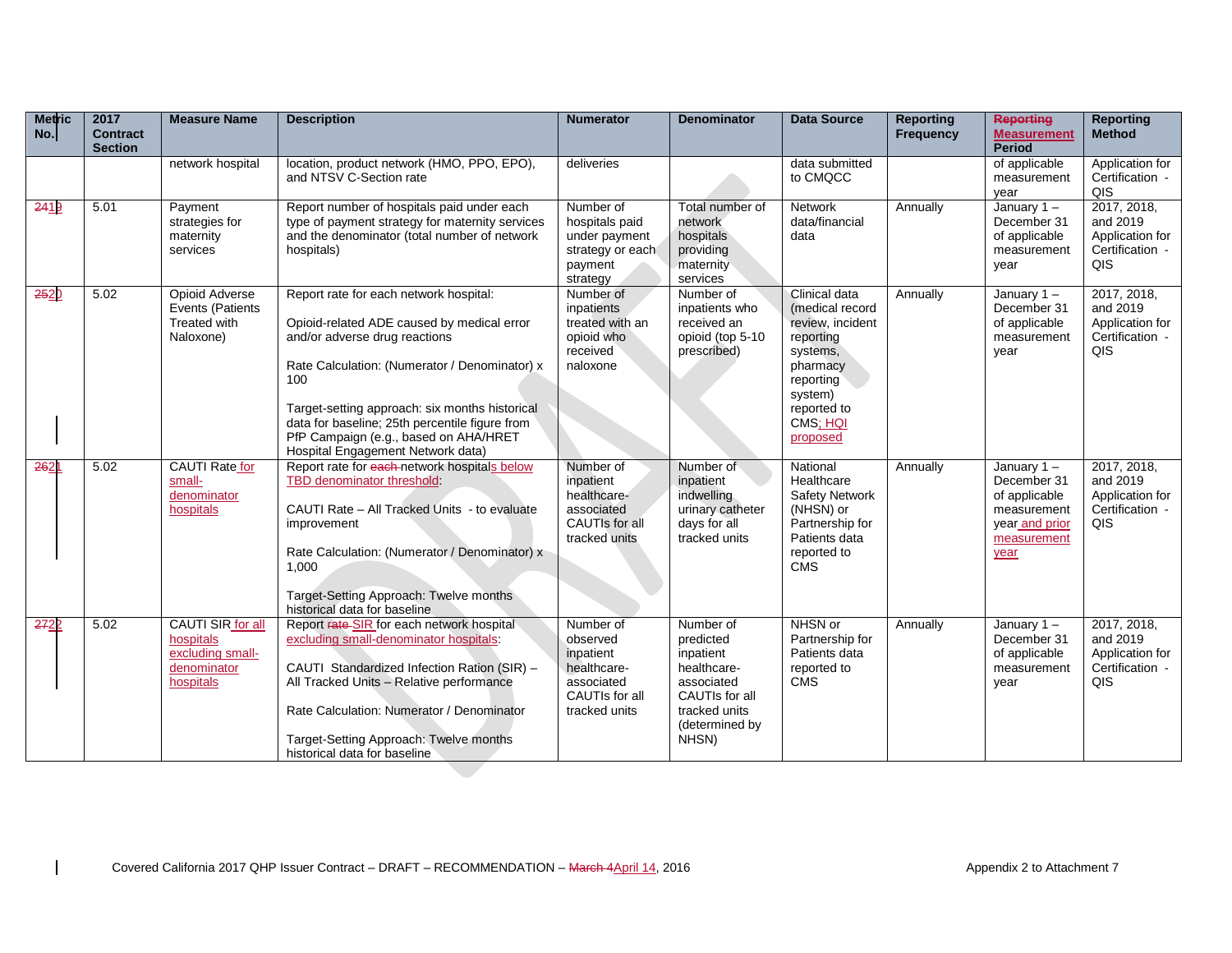| <b>Metric</b><br>No. | 2017<br><b>Contract</b><br><b>Section</b> | <b>Measure Name</b>                                                                    | <b>Description</b>                                                                                                                                                                                                                                                                                                                 | <b>Numerator</b>                                                                                           | <b>Denominator</b>                                                                                       | <b>Data Source</b>                                                                                                                          | <b>Reporting</b><br><b>Frequency</b> | <b>Reporting</b><br><b>Measurement</b><br><b>Period</b>                                            | <b>Reporting</b><br><b>Method</b>                                    |
|----------------------|-------------------------------------------|----------------------------------------------------------------------------------------|------------------------------------------------------------------------------------------------------------------------------------------------------------------------------------------------------------------------------------------------------------------------------------------------------------------------------------|------------------------------------------------------------------------------------------------------------|----------------------------------------------------------------------------------------------------------|---------------------------------------------------------------------------------------------------------------------------------------------|--------------------------------------|----------------------------------------------------------------------------------------------------|----------------------------------------------------------------------|
| 2823                 | 5.02                                      | <b>Urinary Catheter</b><br><b>Utilization Ratio</b>                                    | Report rate for each network hospital:<br>Urinary Catheter Utilization Ratio - All Tracked<br>Units<br>Rate Calculation: (Numerator / Denominator) x<br>100<br>Lower ratios are generally associated with<br>better performance and may also impact the<br>CAUTI rate                                                              | Number of<br>inpatient<br>indwelling<br>urinary catheter<br>days for all<br>tracked units                  | Number of<br>inpatient bed<br>days for all<br>tracked units                                              | NHSN or<br>Partnership for<br>Patients data<br>reported to<br><b>CMS</b>                                                                    | Annually                             | January 1-<br>December 31<br>of applicable<br>measurement<br>year                                  | 2017, 2018,<br>and 2019<br>Application for<br>Certification -<br>QIS |
| 2924                 | 5.02                                      | <b>CLABSI Rate for</b><br>small-<br>denominator<br>hospitals                           | Report rate for each network hospital below<br>TBD denominator threshold:<br>CLABSI Rate - All Tracked Units<br>Rate Calculation: (Numerator / Denominator) x<br>1,000<br>Target-Setting Approach: Twelve or twenty-four<br>months historical data for baseline (various<br>possible data sources: NHSN, 2013 CHART,<br>2014 CDPH) | Number of<br>observed<br>inpatient<br>healthcare-<br>associated<br><b>CLABSIs for all</b><br>tracked units | Number of<br>inpatient central<br>line days for all<br>tracked units                                     | NHSN,<br>California<br>Department of<br><b>Public Health</b><br>(CDPH), or<br>Partnership for<br>Patients data<br>reported to<br><b>CMS</b> | Annually                             | January 1-<br>December 31<br>of applicable<br>measurement<br>year and prior<br>measurement<br>year | 2017, 2018,<br>and 2019<br>Application for<br>Certification -<br>QIS |
| 3025                 | 5.02                                      | <b>CLABSI SIR for</b><br>all hospitals<br>excluding small-<br>denominator<br>hospitals | Report rate SIR for each network hospital:<br>excluding small-denominator hospitals:<br>CLABSI SIR - All Tracked Units<br>Rate Calculation: Numerator / Denominator<br>Target-Setting Approach: Twelve months<br>historical data for baseline (various possible<br>data sources: NHSN, 2013 CHART, 2014<br>CDPH)                   | Number of<br>observed<br>inpatient<br><b>CLABSIs for all</b><br>tracked units                              | Number of<br>expected<br>inpatient<br><b>CLABSIs for all</b><br>tracked units<br>(determined by<br>NHSN) | NHSN, CDPH,<br>or Partnership<br>for Patients<br>data reported to<br><b>CMS</b>                                                             | Annually                             | January 1-<br>December 31<br>of applicable<br>measurement<br>vear                                  | 2017, 2018,<br>and 2019<br>Application for<br>Certification -<br>QIS |
| 3426                 | 5.02                                      | <b>Central Line</b><br><b>Utilization Ratio</b>                                        | Report rate for each network hospital:<br>Central Line Utilization Ratio - All Tracked<br>Units<br>Rate Calculation: (Numerator / Denominator) x<br>100<br>Lower ratios are generally associated with<br>better performance and may also impact the<br>CLABSI rate                                                                 | Number of<br>inpatient central<br>line days for all<br>tracked units                                       | Number of<br>inpatient bed<br>days for all<br>tracked units                                              | NHSN, CDPH,<br>or Partnership<br>for Patients<br>data reported to<br><b>CMS</b>                                                             | Annually                             | January 1-<br>December 31<br>of applicable<br>measurement<br>year                                  | 2017, 2018,<br>and 2019<br>Application for<br>Certification -<br>QIS |
| 3227                 | 5.02                                      | C. Diff Rate for<br>small-                                                             | Report rate for each network hospital below<br>TBD denominator threshold                                                                                                                                                                                                                                                           | Number of<br>inpatient                                                                                     | Number of<br>inpatient bed                                                                               | NHSN, CDPH,<br>or Partnership                                                                                                               | Annually                             | January 1-<br>December 31                                                                          | 2017, 2018,<br>and 2019                                              |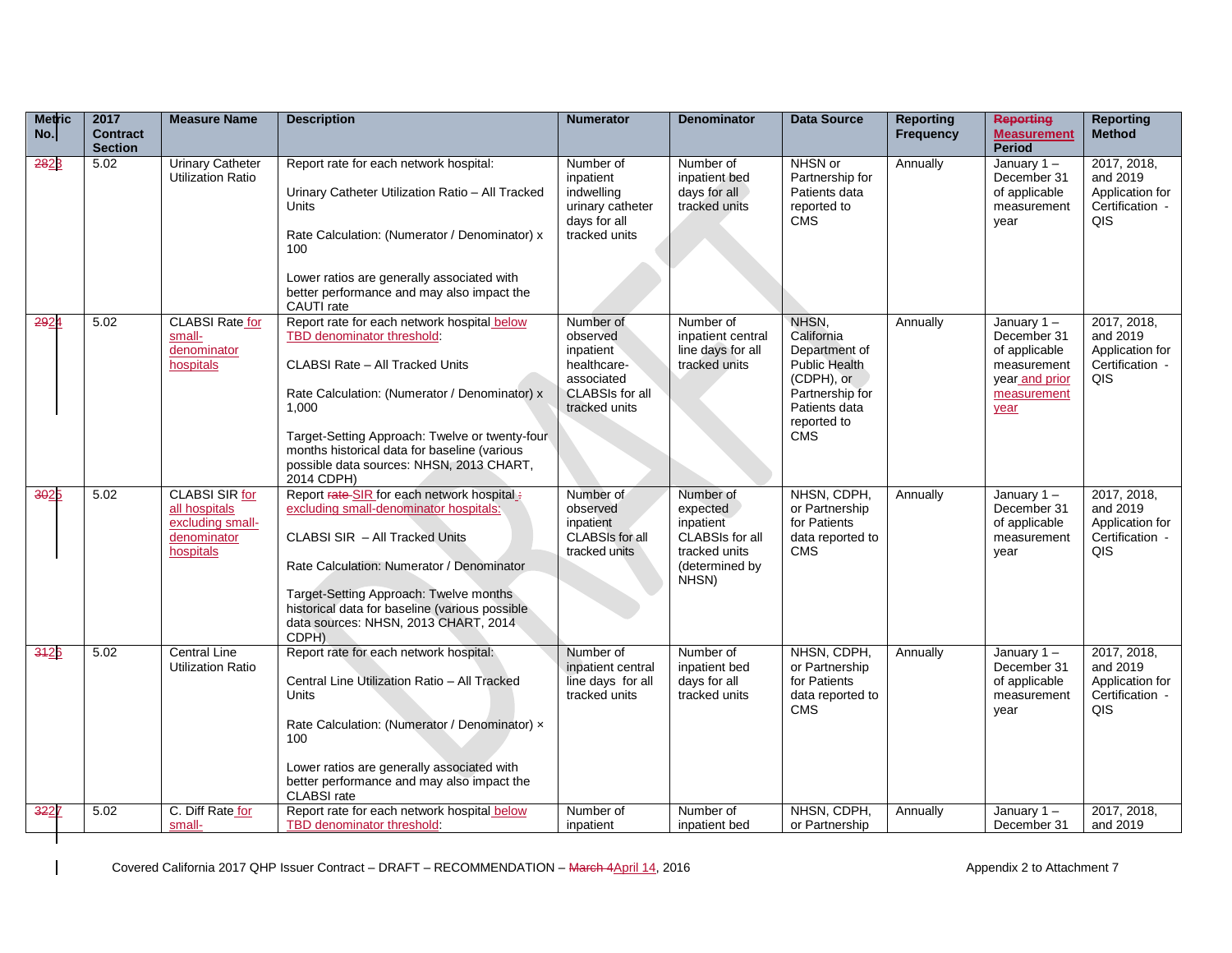| <b>Metric</b><br>No. | 2017<br><b>Contract</b> | <b>Measure Name</b>                                                                | <b>Description</b>                                                                                                                                                                                                                                                                                                      | <b>Numerator</b>                                                                                                  | <b>Denominator</b>                                                                                                | <b>Data Source</b>                                                              | <b>Reporting</b><br>Frequency | <b>Reporting</b><br><b>Measurement</b>                                                             | <b>Reporting</b><br><b>Method</b>                                    |
|----------------------|-------------------------|------------------------------------------------------------------------------------|-------------------------------------------------------------------------------------------------------------------------------------------------------------------------------------------------------------------------------------------------------------------------------------------------------------------------|-------------------------------------------------------------------------------------------------------------------|-------------------------------------------------------------------------------------------------------------------|---------------------------------------------------------------------------------|-------------------------------|----------------------------------------------------------------------------------------------------|----------------------------------------------------------------------|
|                      | <b>Section</b>          |                                                                                    |                                                                                                                                                                                                                                                                                                                         |                                                                                                                   |                                                                                                                   |                                                                                 |                               | Period                                                                                             |                                                                      |
|                      |                         | denominator<br>hospitals                                                           | Lab-Identified C. Diff Rate<br>Rate Calculation: (Numerator / Denominator) x<br>1.000<br>Target-Setting Approach: Twelve months<br>historical data for baseline (various possible<br>data sources: NHSN, 2013 CHART, 2014<br>CDPH)                                                                                      | hospital-onset C.<br>diff lab identified<br>events for all<br>tracked units                                       | days for all<br>tracked units                                                                                     | for Patients<br>data reported to<br><b>CMS</b>                                  |                               | of applicable<br>measurement<br>year and prior<br>measurement<br>year                              | Application for<br>Certification -<br>QIS                            |
| 3328                 | 5.02                    | C. Diff SIR for all<br>hospitals<br>excluding small-<br>denominator<br>hospitals   | Report rate-SIR for each network hospital<br>excluding small-denominator hospitals:<br>Lab-Identified C. Diff SIR<br>Rate Calculation: Numerator / Denominator<br>Target Setting Approach: Twelve months<br>historical data for baseline (various possible<br>data sources: NHSN, 2013 CHART, 2014<br>CDPH)             | Number of<br>observed<br>inpatient<br>hospital-onset C.<br>diff lab identified<br>events for all<br>tracked units | Number of<br>expected<br>inpatient<br>hospital-onset<br>cases of C. diff<br>for all tracked<br>units              | NHSN, CDPH,<br>or Partnership<br>for Patients<br>data reported to<br><b>CMS</b> | Annually                      | January 1-<br>December 31<br>of applicable<br>measurement<br>year                                  | 2017, 2018,<br>and 2019<br>Application for<br>Certification -<br>QIS |
| 3429                 | 5.02                    | SSI-Colon Rate<br>for small-<br>denominator<br>hospitals                           | Report rate for each network hospital below<br>TBD denominator threshold:<br>Colon Surgery SSI Rate<br>Rate Calculation: (Numerator / Denominator) x<br>100<br>Target-Setting Approach: Twelve or twenty-four<br>months historical data for baseline (various<br>possible data sources: NHSN, 2013 CHART,<br>2014 CDPH) | Number of SSIs<br>related to colon<br>surgeries (based<br>on NHSN<br>definition)                                  | Inpatients having<br>the colon<br>procedures<br>included in the<br><b>NHSN</b> operative<br>procedure<br>category | NHSN, CDPH,<br>or Partnership<br>for Patients<br>data reported to<br><b>CMS</b> | Annually                      | January 1-<br>December 31<br>of applicable<br>measurement<br>year and prior<br>measurement<br>year | 2017, 2018,<br>and 2019<br>Application for<br>Certification -<br>QIS |
| 3530                 | 5.02                    | SSI-Colon SIR for<br>all hospitals<br>excluding small-<br>denominator<br>hospitals | Report rate-SIR for each network hospital<br>excluding small-denominator hospitals:<br>Colon Surgery SSI SIR<br>Rate Calculation: Numerator / Denominator<br>Target-Setting Approach: Twelve months<br>historical data for baseline (various possible<br>data sources: NHSN, 2013 CHART, 2014<br>CDPH)                  | Number of<br>observed SSIs<br>for colon<br>surgeries (based<br>on NHSN<br>definition)                             | Number of<br>predicted SSIs<br>for colon<br>surgeries<br>(determined by<br>NHSN definition)                       | NHSN, CDPH,<br>or Partnership<br>for Patients<br>data reported to<br><b>CMS</b> | Annually                      | January $1 -$<br>December 31<br>of applicable<br>measurement<br>year                               | 2017, 2018,<br>and 2019<br>Application for<br>Certification -<br>QIS |
| 316                  | 5.01                    | Hospital<br>Reimbursement<br>at Risk for Quality<br>Performance                    | Report the percentage of hospital performance<br>at risk for quality performance (metrics may<br>include but are not limited to HACs,<br>readmissions, patient satisfaction, etc.)                                                                                                                                      | Hospital<br>payment dollars<br>tied to quality<br>performance                                                     | <b>Total hospital</b><br>payment dollars                                                                          | Financial data                                                                  | Annually                      | January 1-<br>December 31<br>of applicable<br>measurement                                          | 2017, 2018,<br>and 2019<br>Application for<br>Certification -        |